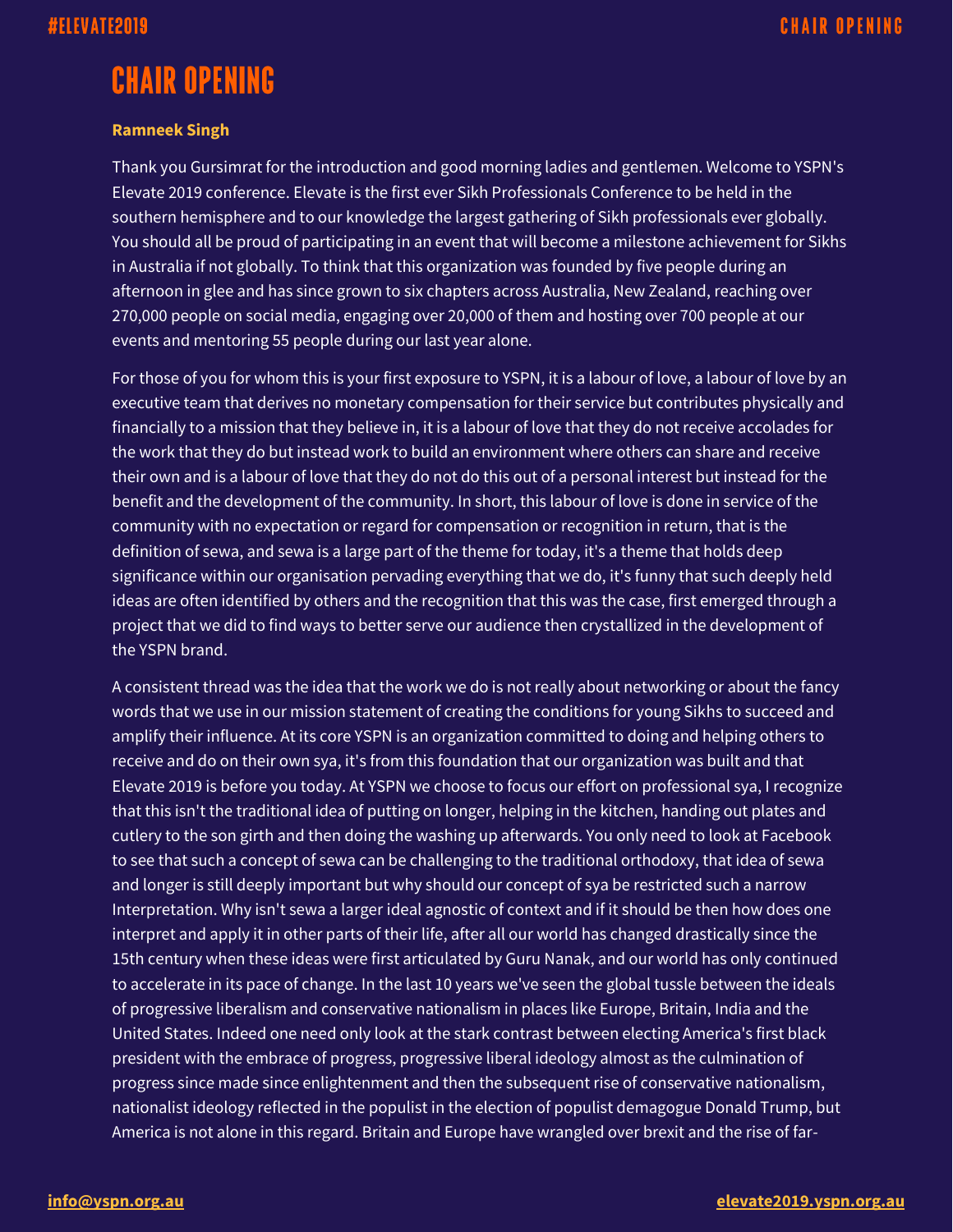right parties winning elections in Greece, Italy and even Germany have destabilized European politics and it's not only in politics that we're seeing these changes. The behaviour of our leaders has implications for how people go about their daily lives, after all our leaders often set the tone for what is and isn't acceptable in both speech and behaviour, it's to them that we look for guidance and the message that we're getting from our leaders are often polarized and adversarial, it's therefore no wonder that society itself is reflecting these themes if that is that we're to trust the fake news that's out there.

Technology is another important driver of the changes we're seeing across society, during my lifetime I've seen the development of affordable consumer level personal computers, the evolution of technologies like GPS, mobile phones and social media, which come with them, the promise of shortening physical distances between people and providing the space for deeper connections. Now while this idyllic utopian promise of social media was the vision that was articulated the emerging reality is one that's considerably darker, with questions about the mental health and long-term impacts of these technologies. Research is unfolding and uncovering the pernicious health effects of these purportedly beneficial technologies and now we're seeing the emergence of a new wave of technologies set to disrupt our economies, businesses and jobs, for example artificial intelligence, augmented reality and big data already changing the way we work and some are suggesting that they're even threatening the livelihoods of white-collar workers and broad swaths of society. So these are all trends and changes that we have to grapple with ourselves and it's within that context that we pose the question, what does sewa mean in a rapidly changing world?

Our panellists and speakers over the course of today will set about answering that question using their backgrounds, experience and positions as practitioners and experts. We've structured Elevate as our first ever conference to parallel the story and development of the Sikh community in Australia, we start with a discussion of the pattern and story of the waves of Sikh migration starting in the late 1800s with a movement to regional farming centres on the northern New South Wales coast, and then the more recent wave of professional migration in the 1990s, in this the panellist will reflect on the development of communities and social capital and talk about the research, media coverage and personal experiences around this, from here the conversation will turn to entrepreneurship or the translation, oh sorry, from here the focus of the day will shift to the next step in migrant community development which is securing financial foundations through the formation of economic capital and typically in our community that's through the pursuit of safe corporate careers in things like financial and professional services, law, medicine and engineering, I like to call them the big five. In this panel, a group of senior Sikh executives and partners in top-tier prestigious organizations will examine the state of Sikhs in corporate Australia and reflect on how we can establish the foundations for more Sikhs to ascend to senior positions further deepening the community's economic roots, from here the conversation will turn to entrepreneurship or the translation of the formally developed economic capital into calculated risk taking. The Entrepreneurship panel will talk about the next step the communities take to extend on the economic capital that they've made, here the conversation will look at whether the level of entrepreneurship in our community is at the right level or how we can foster a deeper interest in the pursuit of entrepreneurship by a diverse group of experienced practitioners spanning both sides of the investor entrepreneur table, and finally our conversation will turn to the step of any aspiring community, the development of influence and political capital. The ultimate transformation on the journey since migration and the development of social and economic capital, it's here that YSPN's inspiration from communities in Canada, the United Kingdom, Singapore and New Zealand. Canada